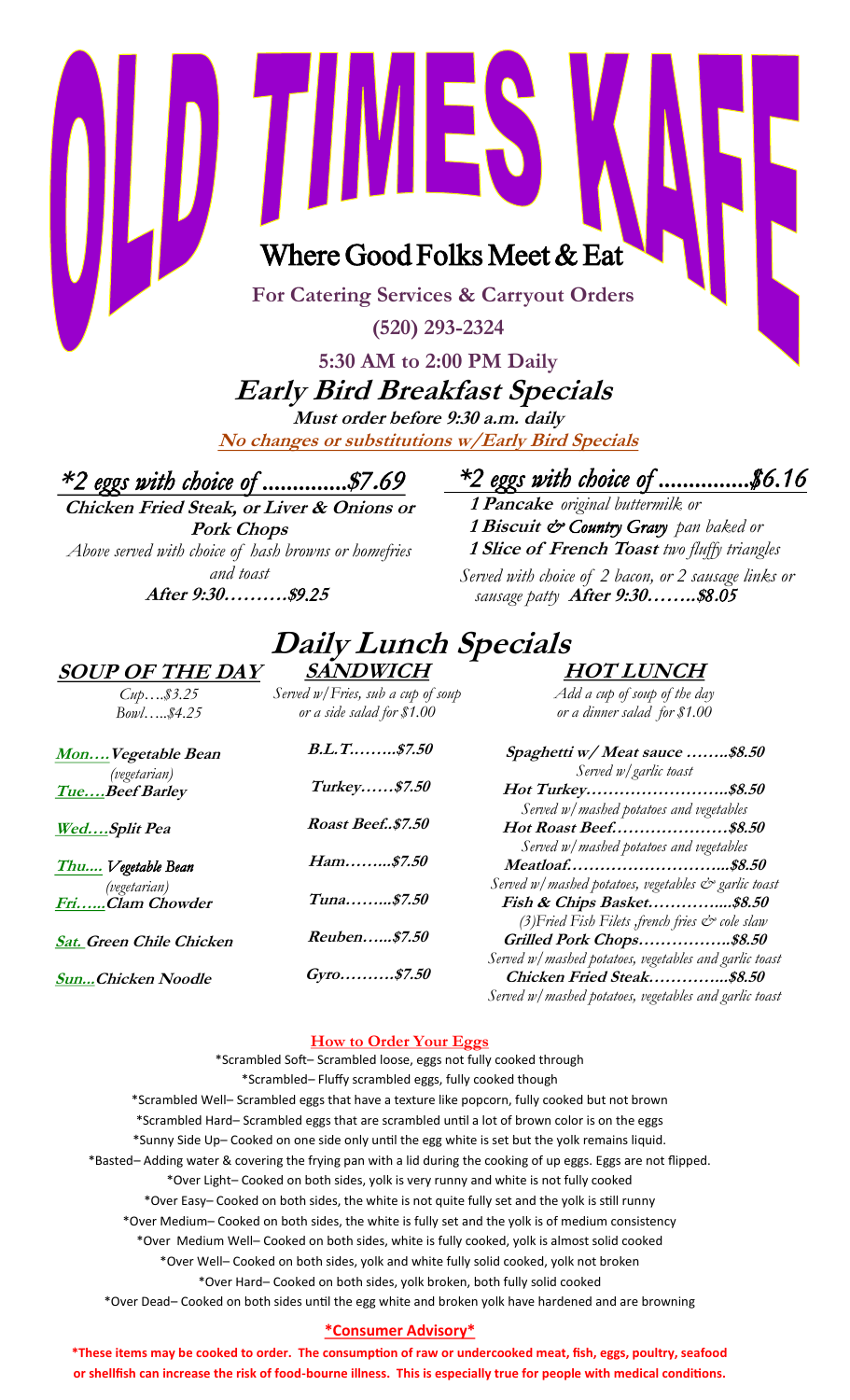## **Good Morning America**

 *Below include choice of one side and toast unless otherwise specified. Sides include choice of hash browns, home fries, cottage cheese, sliced tomatoes or cup of grits. 1/2 size entrees include 1/2 size side & 1 slice of toast.*

#### **Egg Specialties**

- **\*Huevos Rancheros……………...………..…. \$ 8.49** *Corn tortillas loaded with refried beans, 2 eggs your way, homemade salsa, melting cheddar cheese and then garnished w/lettuce,*
- *onions and tomatoes* **\*Chorizo Scrambled w/ 2 eggs………….…… \$ 8.***9***<sup>9</sup>**  *Served with refried beans & 2 flour tortillas*
- **\*Eggs Benedict…...….1/2 \$7.49 ……....Full ...\$ 9.49** *Grilled english muffin topped with ham, 2 poached eggs*  $\mathcal{C}^*$ *hollandaise sauce served with choice of 1 side*
- **\*Eggs Florentine…….1/2 \$8.49…….Full ….. \$9***.99 Grilled english muffin, loaded with sautéed spinach, diced ham, onions, diced tomatoes and mushrooms, topped with 2 poached eggs & hollandaise sauce served with choice of 1 side*
- **\*Country Eggs***..***……***1/2 \$7.49***…..…***Full.............***\$***8.99 Biscuit topped with choice of ham or 2 sausage patties, and 2 eggs, smothered in country gravy w/hash browns or home fries*
- **\*Diced Ham & Scrambled Eggs.....................\$7.***9***<sup>9</sup>** *Served with choice of side and toast*
- **\*Hash Browns Breakfast…………...……….…\$8.***6***<sup>9</sup>** *Hash browns loaded with sautéed diced ham and onions, topped with cheddar cheese and 2 eggs & choice of toast*   **Get it Cowboy Style** *- topped with our chili***…***....***….….\$9.***69*
	- **Eggs Galore**

All below include 2 eggs, as you like them, choice of side & toast

**\*The Basic (2 eggs, side & toast)………….….\$5.95** 

**\****4 oz* **Ham***, or 3* **Bacon***, or 3* **Sausage links** *or 2* **Sausage patties…………………………………..…\$7.49**

**\*Kielbasa,** *or* **Chorizo (not mixed w/egg),** *or* **Corned Beef Hash** *or* **Hamburger Patty…….…….…....\$8.25**

| *Chicken Fried Steak, 2 Pork Chops, 6 oz Ham- |  |
|-----------------------------------------------|--|
|                                               |  |

**\*8oz(** *precooked weight) Breakfast* **Steak …***.***………....\$***9***.95**

#### **Oven, Griddle & Iron**

#### **\*French Toast (American style)**

| $\cdots$<br>Two fluffy $\mathcal{C}^{\infty}$ extra thick triangles\$4.49 |  |
|---------------------------------------------------------------------------|--|
| w/ strawberries & whipped cream\$5.49                                     |  |
|                                                                           |  |
| w/strawberries & whipped cream\$6.49                                      |  |
| <b>1 Biscuit</b> pan baked w/Country Gravy\$4.09                          |  |
|                                                                           |  |
| 2 Biscuits pan baked w/Country Gravy \$5.09                               |  |
|                                                                           |  |
| <i>Buttermilk Pancake (10 inch)\$4.49</i>                                 |  |
| w/ strawberries & whipped cream\$5.49                                     |  |
|                                                                           |  |
| w/strawberries & whipped cream\$6.95                                      |  |
| <i>Silver Dollar Cakes (6) \$3.95(12)\$4.95</i>                           |  |
|                                                                           |  |
| w/ 2 Eggs and 2 Bacon or 2 Sausage Link <b>s\$849</b>                     |  |
| w/strawberries & whipped cream\$849                                       |  |
|                                                                           |  |
| <b>Oatmeal</b> PlainCup\$2.75 Bowl\$3.50                                  |  |
| <b>With Raisins</b> Cup\$3.25 Bowl\$4.25                                  |  |
| <b>Grits </b> Cup \$2.75  Bowl\$3.50                                      |  |
| *Consumer Advisory*                                                       |  |

**\*These items may be cooked to order. The consumption of raw or undercooked meat, fish, eggs, poultry, seafood or shellfish can increase the risk of food-bourne illness. This is especially true for people with medical conditions.** 

*We offer many gluten friendly options and alternatives, however, we are not a gluten free facility.* 

### **Omelets**

| Traditional 6 Egg Omelet, served with choice of side, and toast                                                  |
|------------------------------------------------------------------------------------------------------------------|
|                                                                                                                  |
|                                                                                                                  |
| Swiss, American, Pepper-Jack, Provolone, Cheddar or Feta                                                         |
| *Build Your Own Omelet                                                                                           |
| <i>(includes choice of cheese-see above for options)</i>                                                         |
| Any two items\$8.89                                                                                              |
| Any three items\$9.79                                                                                            |
| Available items:                                                                                                 |
| <b>Meats:</b> (2) Bacon, 2 oz Ham, 2 oz Sausage, 2 oz Corned Beef,                                               |
| 2 oz Gyro Meat, 4 oz Chorizo, 2 oz Chicken Breast,                                                               |
| 2 oz Roast Beef, 1/2 cup Homemade Chili (has beans)                                                              |
| Veggies: Tomatoes, Onions, Bell Peppers, Jalapeno Peppers,                                                       |
| Green Chiles, Mushrooms, Spinach, Broccoli                                                                       |
| All BYO omelets are available in a 1/2 size for \$2.00 less                                                      |
| than menu price.                                                                                                 |
| <b>Get Any BYO Omelet Burrito Style for the same menu</b>                                                        |
| price(burritos include choice of potatoes or refried beans inside, no                                            |
| additional side included)                                                                                        |
| Egg Whites substitutionFull Size Omelets - \$2.49, 1/2 Size- \$1.49<br><b>Breakfast Sandwiches &amp; Burrito</b> |
| Two eggs over hard or Scrambled in two slices of toast or tortilla \$4.29                                        |
| Two eggs over hard or Scrambled on a grilled croissant\$5.29                                                     |
| Add 2 bacon or 2 sausage links to your sandwich\$2.50                                                            |
|                                                                                                                  |
|                                                                                                                  |
| <b>Toast</b> (white, wheat, sourdough, rye or english muffin)\$1.95                                              |
| Raisin Toast (Cinnamon Raisin Swirl 2 Slices)\$2.95                                                              |
| Gluten Free Toast* (white or multi-grain 2 slices)\$3.95                                                         |
|                                                                                                                  |
|                                                                                                                  |
| Flaky Croissant Grilled to perfection\$3.25                                                                      |
| Side of Country Gravy or Brown Gravy 30z\$1.95                                                                   |
|                                                                                                                  |
|                                                                                                                  |
| Tortillas (Flour 2-12inch or Corn 3-6 inch)\$2.25                                                                |
|                                                                                                                  |
|                                                                                                                  |
|                                                                                                                  |
| Rice Pilaf or Mashed Potatoes & Gravy\$2.95                                                                      |
|                                                                                                                  |
|                                                                                                                  |
| <b>Refried Beans</b> $w$ /cheese 30 $x$ \$2.9560 $x$ \$3.95                                                      |
| Bacon(2)slices\$2.50(4)slices\$4.25                                                                              |
|                                                                                                                  |
| (4) Links or (2) patties\$3.95                                                                                   |
|                                                                                                                  |
|                                                                                                                  |
|                                                                                                                  |
| 1 Pork Chop or 1 Chicken Breast\$4.25                                                                            |
|                                                                                                                  |
|                                                                                                                  |

#### **Side of Sour Cream...** *2 oz* **……………………***...***…..\$1.50 Breakfast Beverages**

*Liver and Onions (2 slices of liver)...........................................\$3.95*

| <b>Coffee</b> Regular Or Decaffeinated $w$ refills\$1.75                                                                               |  |
|----------------------------------------------------------------------------------------------------------------------------------------|--|
|                                                                                                                                        |  |
|                                                                                                                                        |  |
|                                                                                                                                        |  |
| Hot Chocolate Topped with whipped cream\$2.95<br>Milk, Chocolate Milk, Orange Juice, Apple Juice,<br>Tomato Juice120z\$2.99 160z\$3.49 |  |
| No free refills on Hot Chocolate, Juices or Milk                                                                                       |  |

*Please note that all special requests will be considered and may result in an additional charge if accommodated.*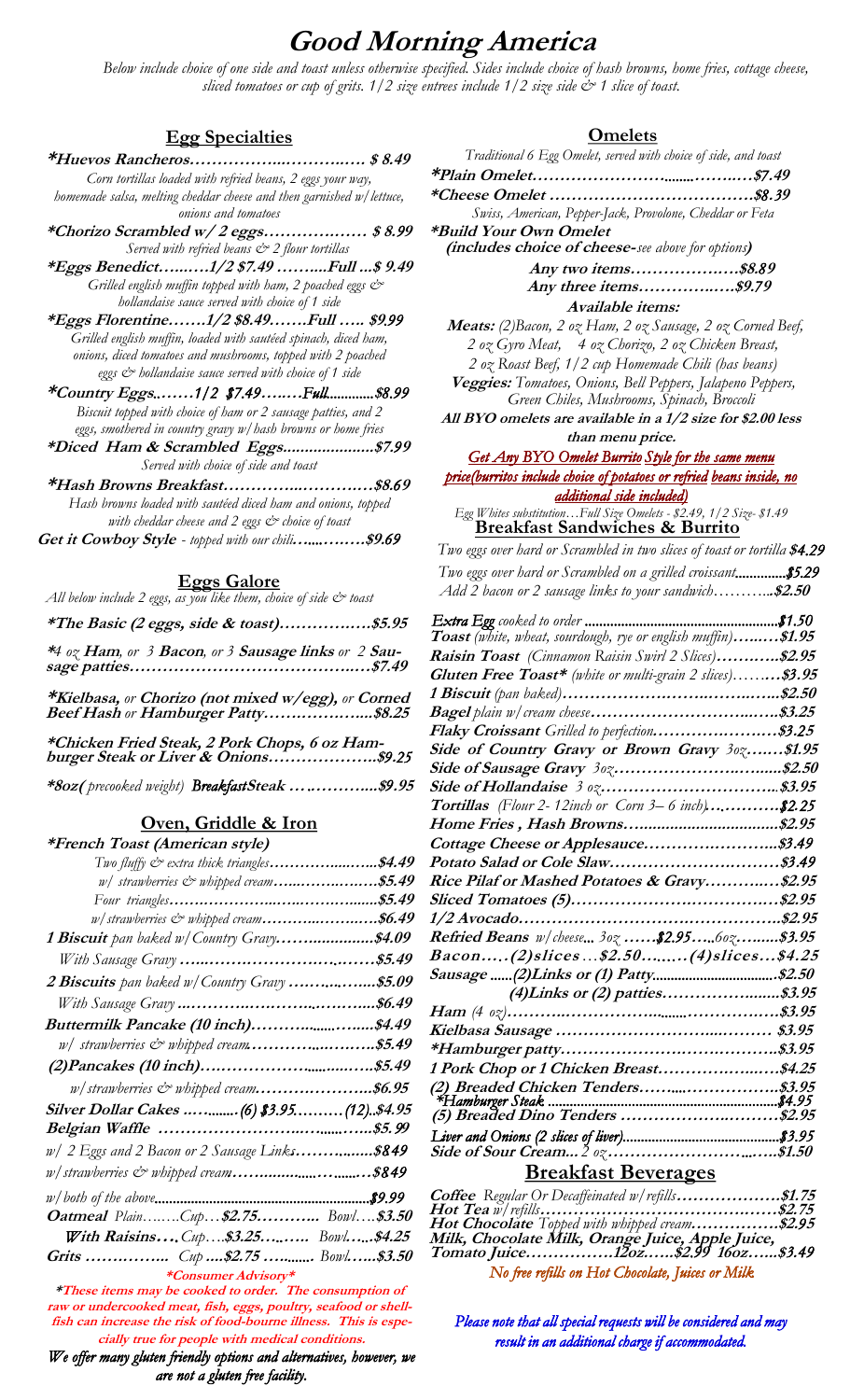# **What's For Lunch**

## **Soups & Salads & Tots**

*Entree Salads and Bowls of Soup or Chili served with a slice of garlic toast or crackers*

|  |  | Soup of the dayCup\$3.25Bowl\$4.25                                           |  |
|--|--|------------------------------------------------------------------------------|--|
|  |  | <b>Chili</b> topped $w/$ cheese & onion . Cup\$3.50  Bowl\$4.50              |  |
|  |  | Side Salad w/choice of dressing\$3.75                                        |  |
|  |  | <b>Soup&amp; Salad</b> Cup of soup of the day $\breve{c}$ a side salad\$6.50 |  |
|  |  | Grilled Chicken Caesar Salad\$8.95                                           |  |

*Romaine lettuce w/Parmesan cheese, tossed in our Caesar dressing and topped with a grilled chicken breast\**

#### *Basket of French Fries or Tater Tots................................\$3.25*

*Chili Cheese Tater Tots ....................................................\$4.49 Basket of Tater Tots topped with our homemade chili, shredded cheddar cheese (diced onion on request)*

*Diced tomatoes, cucumbers, bell peppers, onions, and feta cheese, and Kalamata olives and lettuce tossed with Greek dressing*  **Soup of the day…...***Cup***….\$3.25..***Bowl***…..\$4.25** *Greek Salad.............................................................\$8.95*

**Soup& Salad** *Cup of soup of the day & a side salad***……..\$6.50** *Tuna Salad Salad or Chicken Salad Salad ............\$8.95 Tuna salad or chicken salad, tomatoes, cucumbers, bell peppers and hard boiled egg on a bed of lettuce w/ choice of dressing* 

*Chef's Salad............................................................\$8.95 Turkey breast, ham, hard boiled egg, tomatoes, cucumbers, bell pep-pers, onions and cheese on a bed of lettuce w/choice of dressing* 

*Spinach Salad..........................................................\$8.95 Spinach, hard boiled egg, bacon, feta, cucumbers and diced tomatoes served tossed in your choice of dressing.* 

## **Sandwiches**

*Served with choice of french fries, potato salad, cottage cheese or coleslaw* **or substitute a cup of soup or side salad for \$1.00 L,T,M abbreviation means Lettuce, Tomato, Mayonnaise Have it on Gluten Free Bread for add'l \$2.00** 

| Choice of Cold Turkey, or Ham, or Roast beef, or                                 |  |
|----------------------------------------------------------------------------------|--|
| <b>Corned beef</b> on choice of bread or toast                                   |  |
|                                                                                  |  |
| Veggie Sandwich Spinach, tomato, red onion, cucumber,                            |  |
| avocado and mayo on choice of bread or toast\$8.50                               |  |
| <b>BLT</b> Traditional Bacon, Lettuce $\mathcal{C}^*$ Tomato $w/$ mayo on choice |  |
|                                                                                  |  |
| House Club Turkey, Bacon, L,T,M on choice of bread or                            |  |
| toast (avail on gluten free bread\$3 add')\$8.95                                 |  |
| California Club Turkey, Ham, Bacon, Avocado, American                            |  |
| $\mathcal{O}$ Swiss cheese, L, T, M on choice of bread or toast                  |  |
| (avail on gluten free bread \$3 addl)\$9.50                                      |  |

### **\*Deluxe Burgers**

*Our 1/3 lb, 100% angus beef burgers served on a grilled bun w/mayonnaise, lettuce, tomatoes, onions, and pickles plus choice of one side* 

| <i>*BBQ Bacon Cheese Burger  \$9.25</i>                                 |  |
|-------------------------------------------------------------------------|--|
| *Green Chile Cheese Burger\$8.25                                        |  |
|                                                                         |  |
| *Chili Size Burger (Open face bun, burger patty smothered in            |  |
| our house-made chili, and topped with cheese $\mathcal{Q}$ onion)\$9.25 |  |

**Make any burger a double for \$2.00 more**

#### *Gluten Free Burger Buns avail for \$2.00 more*

**Like Our Homemade Salsa? Take 12oz home with you for \$3.95!!** 

**Pasta** 

*Served with garlic toast Add a cup of soup or side salad for \$1.00* 

#### **\*Consumer Advisory\***

**\*These items may be cooked to order. The consumption of raw or undercooked meat, fish, eggs, poultry, seafood or shellfish can increase the risk of food-bourne illness. This is especially true for people with medical conditions.** 

*We offer many gluten friendly options and alternatives, however, we are not a gluten free facility.*

Please note that all special requests will be considered and may result in an *additional charge if accommodated.*

| Grilled Chicken Breast on a French roll w/LTM\$8.95                |
|--------------------------------------------------------------------|
| <b>Philly Cheesesteak</b> Philly beef, peppers, onions & provolone |
|                                                                    |
| <b>Gyro Sandwich</b> Grilled gyro meat in a pita bread w/tomatoes, |
|                                                                    |
| Chicken Salad or Tuna Salad or Egg Salad Sand-                     |
| wich w LTM on choice of bread or toast\$8.29                       |
|                                                                    |

**Grilled Cheese** *on Texas toast* **….………….……..\$6.50** 

### **Open Faced Sandwiches**

*Choice of White or Wheat Bread, Covered with brown gravy, w/steamed vegetables & mashed potatoes & gravy Add a cup of soup or dinner salad for \$1.00* 

## **Melts**

*Served with choice of one side* 

| Kielbasa Melt (grilled French roll, onions, & cheese)\$8.95               |  |
|---------------------------------------------------------------------------|--|
| <b>Patty Melt</b> (Burger patty on grilled rye, onions, cheese)\$8.95     |  |
|                                                                           |  |
| <b>California Melt</b> (grilled sourdough, grilled chicken breast, bacon, |  |
| <b>Southwest Chicken Melt</b> (grilled sourdough, grilled chicken         |  |

*breast, bacon, green chiles, pepper-jack cheese)***………….…\$***9.29*

### **Hot Meals**

| Served with Garlic Toast, Steamed Vegetables and |  |
|--------------------------------------------------|--|
| Choice of Rice Pilaf or Mashed Potatoes w/ Gravy |  |
| Add cup of soup or side salad for \$1.00         |  |
|                                                  |  |
|                                                  |  |
| Grilled Boneless Pork Chops \$8.95               |  |
|                                                  |  |
|                                                  |  |
|                                                  |  |
| Grilled Chicken Breast\$9.25                     |  |
|                                                  |  |
| Breaded Chicken Tenders (3)\$8.95                |  |
|                                                  |  |